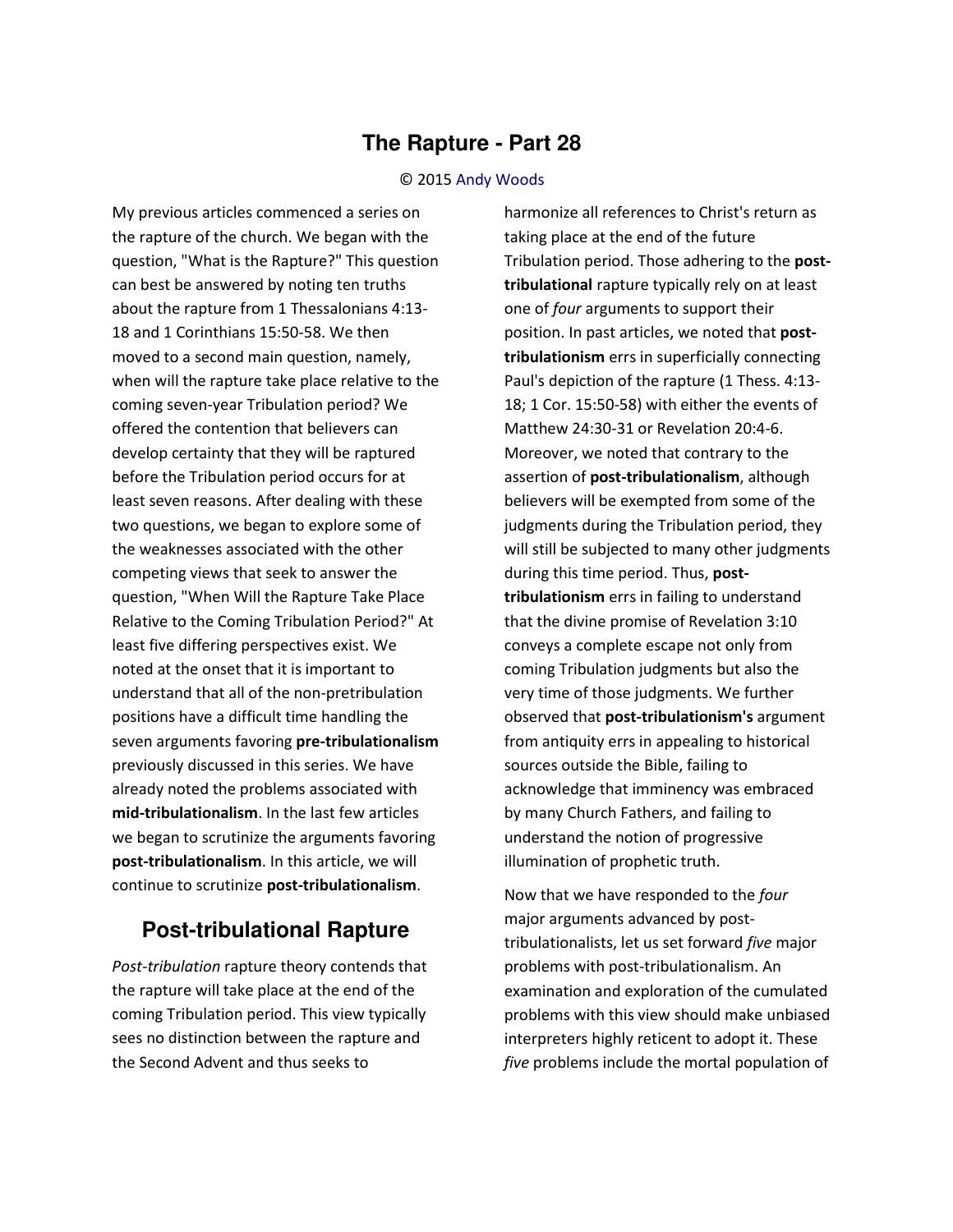the millennial kingdom, the Hebrew wedding sequence, the pointlessness of the preparation of the believers' heavenly dwellings (John 14:2-3), the lack of time for the Bema Seat Judgment, and the pointlessness of the church being caught up only to immediately return to the earth.

1. *Who will populate the millennium?* The Scripture teaches that some people, both believers and unbelievers, will survive the Great Tribulation period (Matt. 24:22). These survivors will be gathered by Jesus upon His bodily return to the earth at the conclusion of Daniel's Seventieth Week (Matt. 24:30-31). What then follows will be the Sheep and Goat Judgment for the surviving Gentiles (Matt. 25:31-46) as well as a parallel judgment in the wilderness for the surviving Jews (Ezek. 20:34- 44). The purpose of these judgments will be to ascertain which ones among the surviving mortals are in faith and which ones are in unbelief. Following these judgments, the surviving unbelievers will then immediately be cast off the earth into judgment or Hades while the surviving believers will be allowed to enter into Christ's earthly, millennial kingdom (Ezek. 20:34-38; Matt. 25:34, 41).

No resurrection or translation of these believers into resurrected bodies is described in these verses. Rather, these surviving believers will enter the millennial kingdom in their mortal bodies. They will repopulate the earth as they have children and their children have children, etc...Consequently, the earth will eventually be repopulated with other mortals (Rev. 20:8). The fact that there will be mortals dwelling upon the earth during the earthly kingdom becomes especially apparent when the prophetic Scripture describes the

many activities that the inhabitants of the millennial kingdom will participate in. These many activities are possible only for mortals in non-resurrected bodies rather than for those in a resurrected state. Examples include childbearing (Isa. 65:20, 23), labor (Isa. 65:21-23), death (Isa. 65:20), sin (Ezek 45:22), and even rebellion against God (Zech. 14:16-19; Rev. 20:7-9). By contrast, marriage and procreation (Isa. 65:20, 23) are not possible for resurrected saints (Matt. 22:30). Nor are those in resurrected bodies subject to death (Isa. 65:20) since they will have already put off mortality and are clothed with immortality (1 Cor. 15:52-56).

Moreover, while sin and rebellion (Ezek. 45:22; Zech. 14:16-19; Rev. 20:7-9) will be impossible for those in a resurrected state, it will remain possible for those in mortal bodies. Although the earth will be cleansed of the debris resulting from the events of the Tribulation period, the sin nature of those mortal believers that began the millennial kingdom will continue to be passed down to their descendants (Ps. 51:5; Jer. 17:9; Rom. 5:12). This scenario will be similar to what immediately transpired in the post-Flood world. While the earth was externally cleansed by the Flood waters, the sin nature lived on in the post-Flood inhabitants of the earth. Of the eight survivors of the Flood within Noah's Ark (1 Pet. 3:20; 2 Pet. 2:5), all of them were still beset and contaminated by a sin nature (Gen. 9:20-21; Rom. 3:23). Consequently, as the post-Flood world began to be repopulated through Noah's three sons and their respective wives, the sin nature that all human beings have inherited from Adam continued to be passed down as well (Gen. 9:22-25; 11:4). Like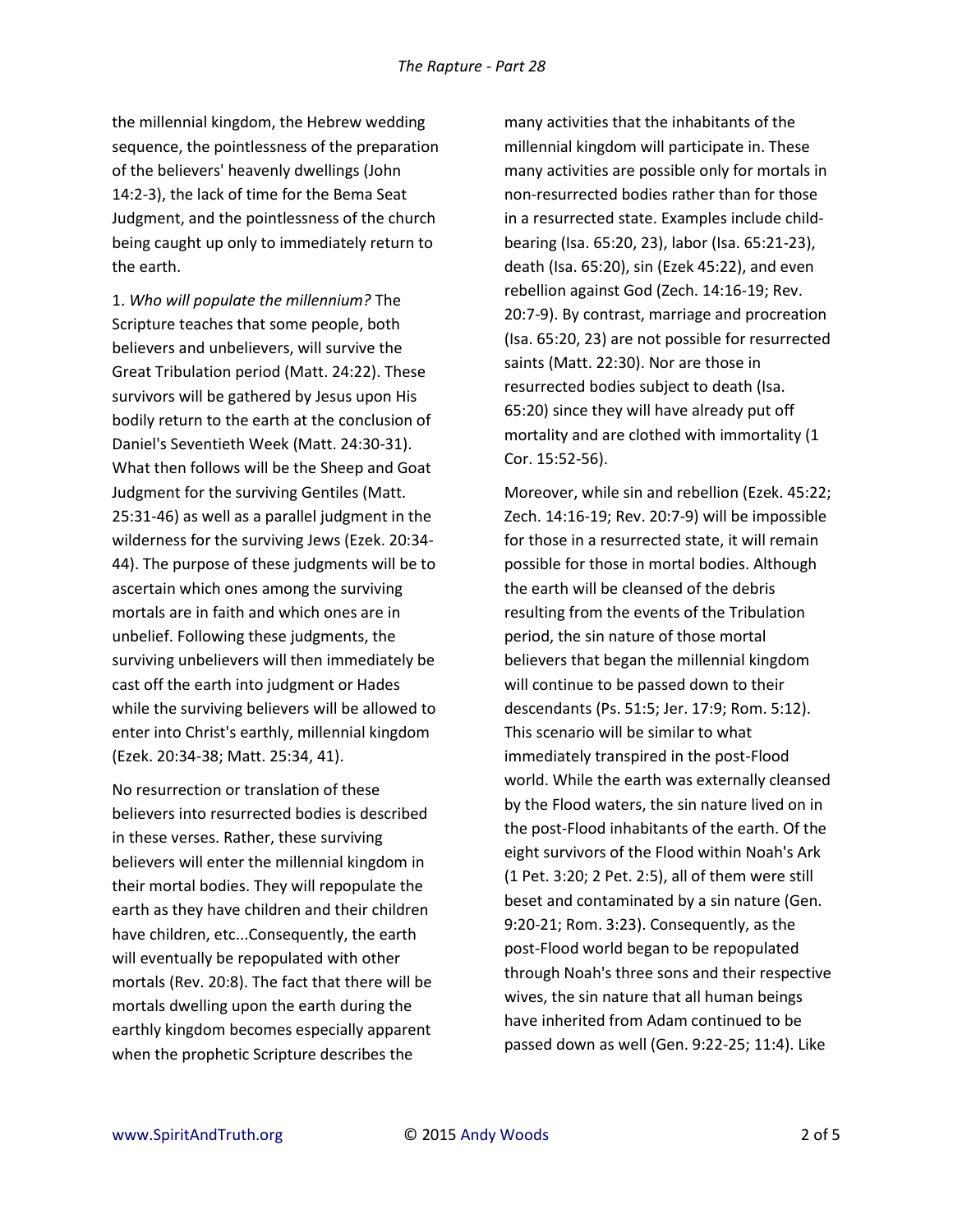marriage and procreation, sin and rebellion against God is only possible for persons in mortal rather than resurrected bodies.

The problem with the post-tribulation rapture view is that it teaches that the church will experience the rapture immediately before the Second Coming of Christ at the end of the Tribulation period. As discussed earlier in this series, when the church experiences the rapture, all living believers upon the earth at the time will be given resurrected bodies. $<sup>1</sup>$ </sup> Post-tribulationalism contends that this resurrection will transpire as the church is raptured immediately before Christ's bodily return with His church at the end of the Tribulation period. This sequence creates an insurmountable problem for the posttribulation rapture theory. If posttribulationalists are correct in their assertion that the rapture and resurrection will occur at the end of the Tribulation period, then there will be no surviving believers in mortal bodies left upon the earth to enter the millennial kingdom, repopulate the planet, and engage in the afore-mentioned prophesied activities that are possible only for mortals. How can there be any mortal, believing survivors present at Christ's Second Advent, if all believers have already been raptured and consequently resurrected just moments before, as posited by the post-tribulational scenario? Who will enter the kingdom in mortal bodies and repopulate the earth if all the believers who survived the Tribulation period have already been raptured and resurrected?<sup>2</sup>

l

Beyond this, if the rapture transpires just before Christ returns at His Second Advent as post-tribulationalists contend, then we might also ask, "who are the sheep spoken of in Matthew 25:31-46?" At this Sheep and Goat Judgment, Tribulation survivors are evaluated by Christ based upon their favorable treatment of Christ's brethren (probably the believing Jews). As they are found to be sheep or believers as a result of this evaluation, then they are permitted to enter Christ's earthly kingdom (Matt. 25:34-40). However, if all believers are raptured and resurrected and then immediately return to the earth with Christ at His Second Advent as posited by posttribulationalists, then what will be the need for the evaluation spoken of in Matthew 25:34-40? If all believers have already been raptured and resurrected just moments before, then such an evaluation would be unnecessary. A resurrected believer will not need to be evaluated and identified through his treatment of Christ's brethren since his resurrected state will make it obvious to all that he is indeed a believer. The same can be said for the parallel judgment for the Jews who survive the Tribulation (Ezek. 20:34-38). Like the Sheep and Goat Judgment of Matthew 25:31-46, the purpose of this parallel judgment will be to separate believing from unbelieving Israel. However, we once again inquire, "Why have such a judgment if the Jewish believers' resurrected state makes his believing status already conspicuous, evident, and apparent?"

It is only possible to have a view which allows for mortal believers after an evaluation to enter and repopulate the millennial kingdom if the rapture has already taken place and an

 $<sup>1</sup>$  See part 5.</sup>

<sup>2</sup> Hal Lindsey, *The Rapture* (New York: Bantam, 1985), 169-85.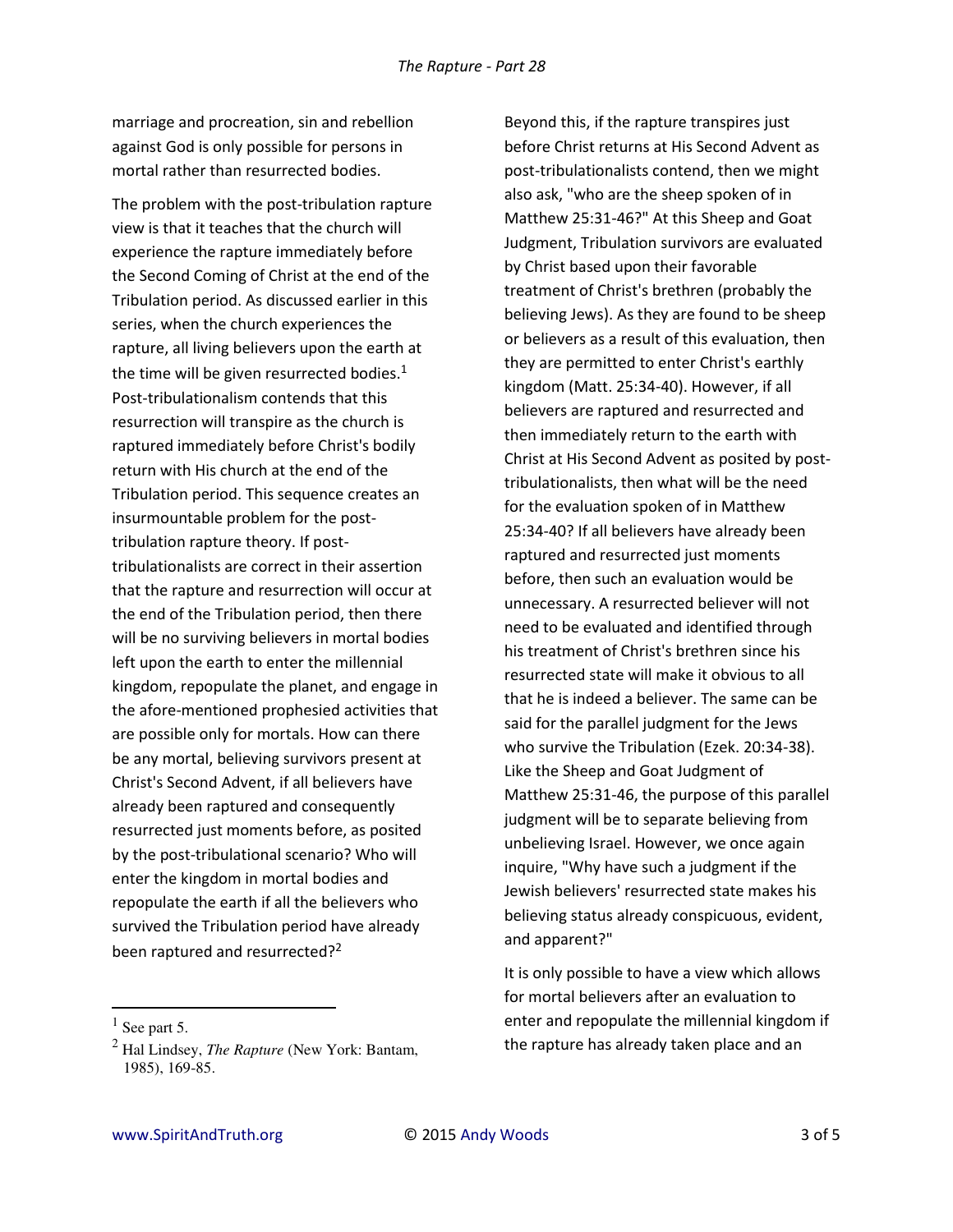extended period of time has elapsed between the rapture and Christ's Second Advent (at the end of the Tribulation period). During this expanse of time, people will be won to Christ during the Tribulation period. Then, these converts will be evaluated, successfully pass through the Sheep and the Goat Judgment to be administered at the Lord's return, and enter the kingdom in mortal bodies. In other words, an expanse of time is necessary for post-rapture converts to be won to Christ during the interim Tribulation period but before the Lord returns at the Tribulation's completion.

This timing problem seems uniquely problematic for post-tribulationalism since the other rapture positions allow for the existence of this expanse of time. Pre-tribulationalism allows for at least seven years in between the rapture and the Second Advent. Midtribulationalism allows three-and-a-half years in between these events. Pre-wrath rapturism, which places the rapture three quarters into the Tribulation period, allows twenty-one months between these events. Thus, all of these other views permit sufficient time for the winning of the post-rapture converts. They also allow for the possibility that some of these post-rapture converts will survive the Tribulation period and stand before the Lord at the Sheep and Goat Judgment (Matt. 25:31- 46). By contrast, Post-tribulationalism, which places the rapture just before or simultaneous with Christ's Second Advent, allows no sufficient time whatsoever for the winning of post-rapture converts.

Rhodes summarizes this post-tribulational timing problem:

If posttribulationism is correct, then who will populate the millennial kingdom in mortal bodies? That is a very good question. Scripture is clear that people who become believers during the tribulation period will enter into Christ's millennial kingdom *in their mortal bodies.* Scripture says they will be married, bear children, grow old, and die (see Isaiah 65:20; Matthew 25:31–46). This is where the problem emerges for posttribulationism. Obviously, if all believers are raptured at the second coming, no believers are left to enter the millennial kingdom in their mortal bodies. This is no problem for pretribulationism, which teaches that after the rapture, many will become believers during the tribulation.<sup>3</sup>

In sum, in this series, having previously answered the question, "What is the Rapture?", we noted at least *seven* reasons that affirm the pre-tribulational rapture view. We then began interacting with the other positions on the timing of the rapture. In prior articles, we have answered **posttribulationism's** *four* major arguments. In this article, we began examining the *first* of *five* weaknesses associated with the posttribulational rapture position. That is, the posttribulationalist has difficulty explaining both

l

<sup>3</sup> Ron Rhodes, *The Big Book of Bible Answers: A Gude to Understanding the Most Challenging Questions* (Eugene, OR: Harvest, 2013), 276.